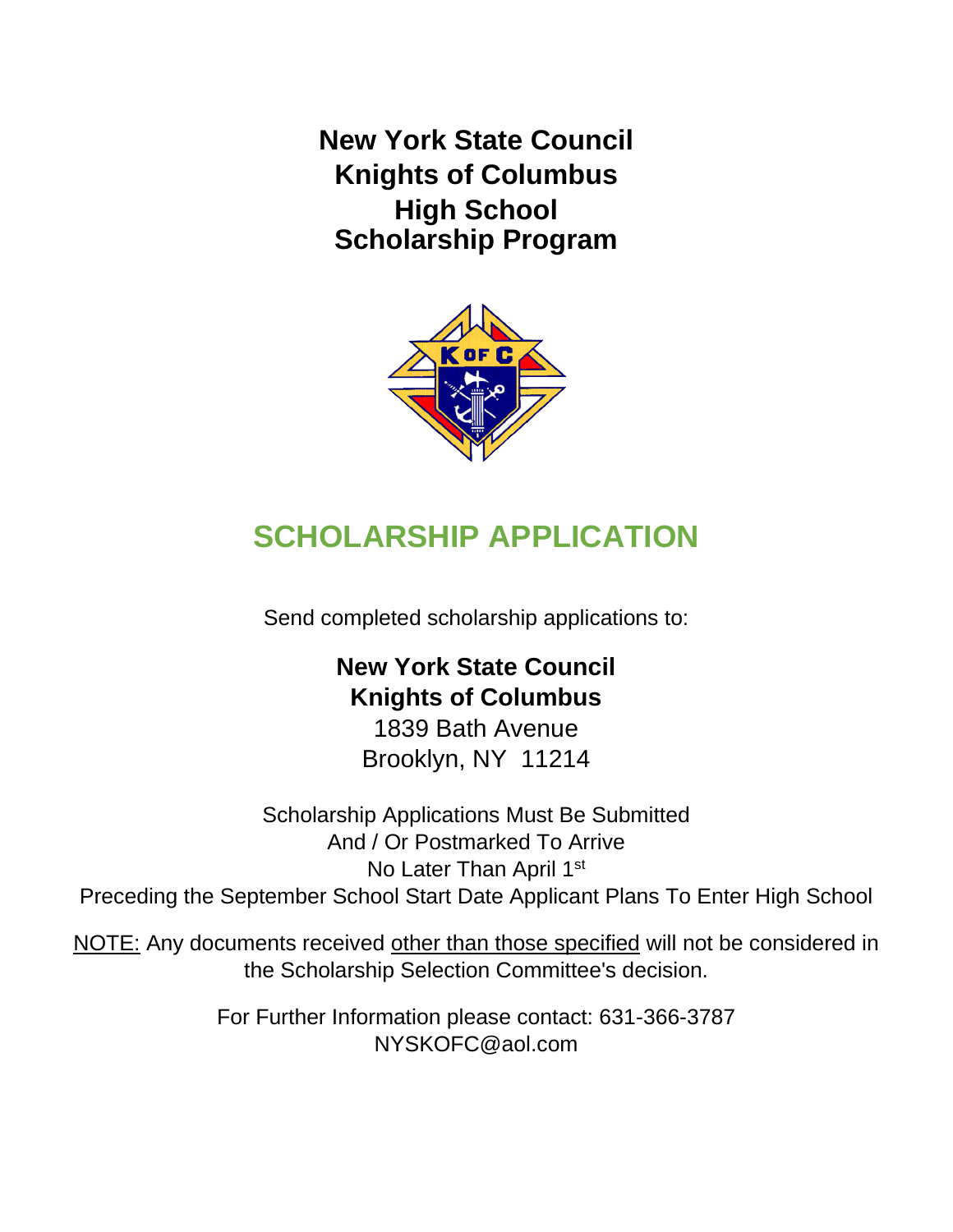### **INSTRUCTIONS**

Applications for applicants entering the 9th Grade must be submitted in time to arrive at the N.Y. State Council's Executive Office NO LATER THAN April 1st preceding the September school start-up date the applicant plans to enter high school.

#### PURPOSE:

To provide Financial Assistance to dependent children, grandchildren and legal wards of Knights of Columbus members for the furthering of their Catholic High School education.

#### SCHOLARSHIP AWARDS:

Scholarships are awarded based upon the scholastic aptitude of the applicants and their involvement in Church and/or Community activities. The scholarship is awarded without consideration of financial need.

#### REQUIREMENTS:

- 1. Applicant must be a son, daughter, grandchild or legal ward of a Knights of Columbus member in good standing of a Council located in New York. Children of deceased members who demise occurred while in good standing are also eligible.
- 2. Acceptance in a New York State Catholic High School for the school year beginning in September of that year. PROOF OF ACCEPTANCE IS REQUIRED.
- 3. All applications MUST bear the signature of the Grand Knight and the Financial Secretary verifying good standing of sponsor member. The council seal (if available) should also be affixed to the application.
- 4. Signatures of Parent or Guardian and the Sponsoring Member are required to certify the accuracy of all information appearing on the application.
- 5. A letter of recommendation from the GRAND KNIGHT of the sponsoring Council attesting to the APPLICANT'S involvement in Church and/or Community Activities.
- 6. A letter of recommendation from a Priest, Deacon, Religious or Layperson specifying APPLICANT'S involvement in Church activities.
- 7. A letter of recommendation from an Educator at the currently attended school specifying the APPLICANT'S scholastic achievements and involvement in school activities.
- 8. Submit transcripts of the STUDENT'S final marks of the 7<sup>th</sup> Grade and MID-YEAR scores for the 8th Grade.
- 9. A 200 WORD COMPOSITION, written by the APPLICANT, demonstrating knowledge of THE IMPORTANCE OF THE TEACHINGS OF JESUS CHRIST AND THE CATHOLIC CHURCH in his or her life. Please submit in typed form.
- 10.THE DECISION OF THE COMMITTEE IS FINAL. only winners will be notified.

#### OTHER RELATED INFORMÅTION

- 1. For purposes of filing, the location of the Sponsoring Member's Council decides the diocese of residence.
- 2. A student entering the 9th grade of a New York State Catholic High School may apply for both a Tuition Grant and a Scholarship Award but may ONLY receive one or the other.
- 3. Payments of Scholarship Awards are made annually and mailed directly to the Catholic High School.
- 4. Scholarship announcements will be made by Scholarship Committee no later than June 1st. **ONLY WINNERS WILL BE NOTIFIED**.